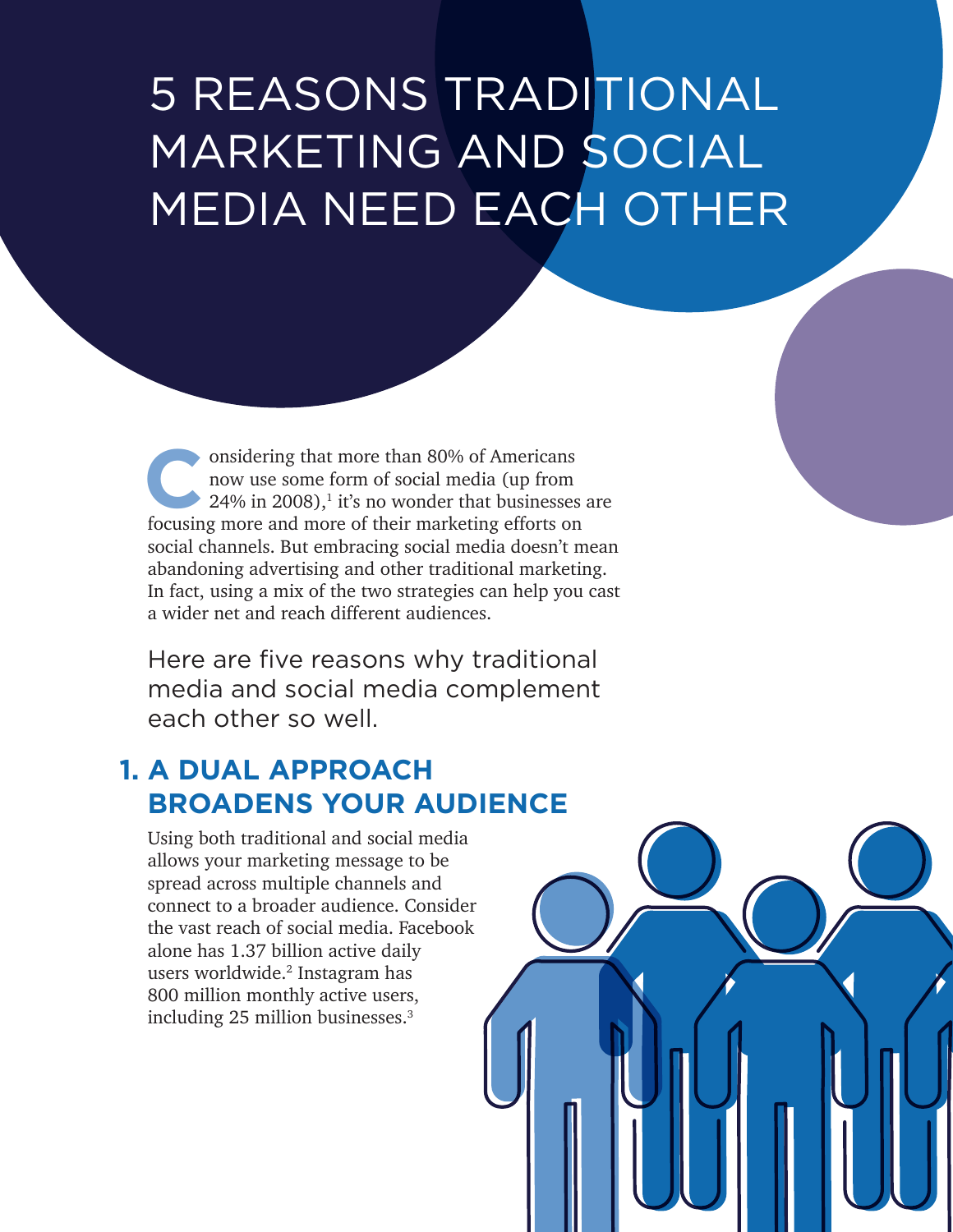

# **2.TRADITIONAL ADS CAN DIRECT PEOPLE TO YOUR SOCIAL MEDIA PROPERTIES**

Four in ten Americans report seeing their favorite retailers in traditional advertising (print, television, or online) over the past month.4 Those ads can be a great way to direct people to your social media and other online resources. Include a link to your website or social media page, your Twitter handle, or a specific hashtag at the bottom of the ad.

### **3.SOCIAL MEDIA PROMOTES ADDITIONAL ENGAGEMENT**

Social media actively engage their audiences, while traditional media like print advertising can be more passive. Use them together to get the best of both. For example, while a traditional print ad disseminates information to your audience, customers can take that engagement to the next level by posting related pictures and content on your social media properties, generating more interest in your campaign.

In the age of social media, information can spread very quickly through word of mouth. Through shares and likes your audience can quickly spread your message to their own network. You can also use social media to engage your audience directly by answering questions and recognizing customers.